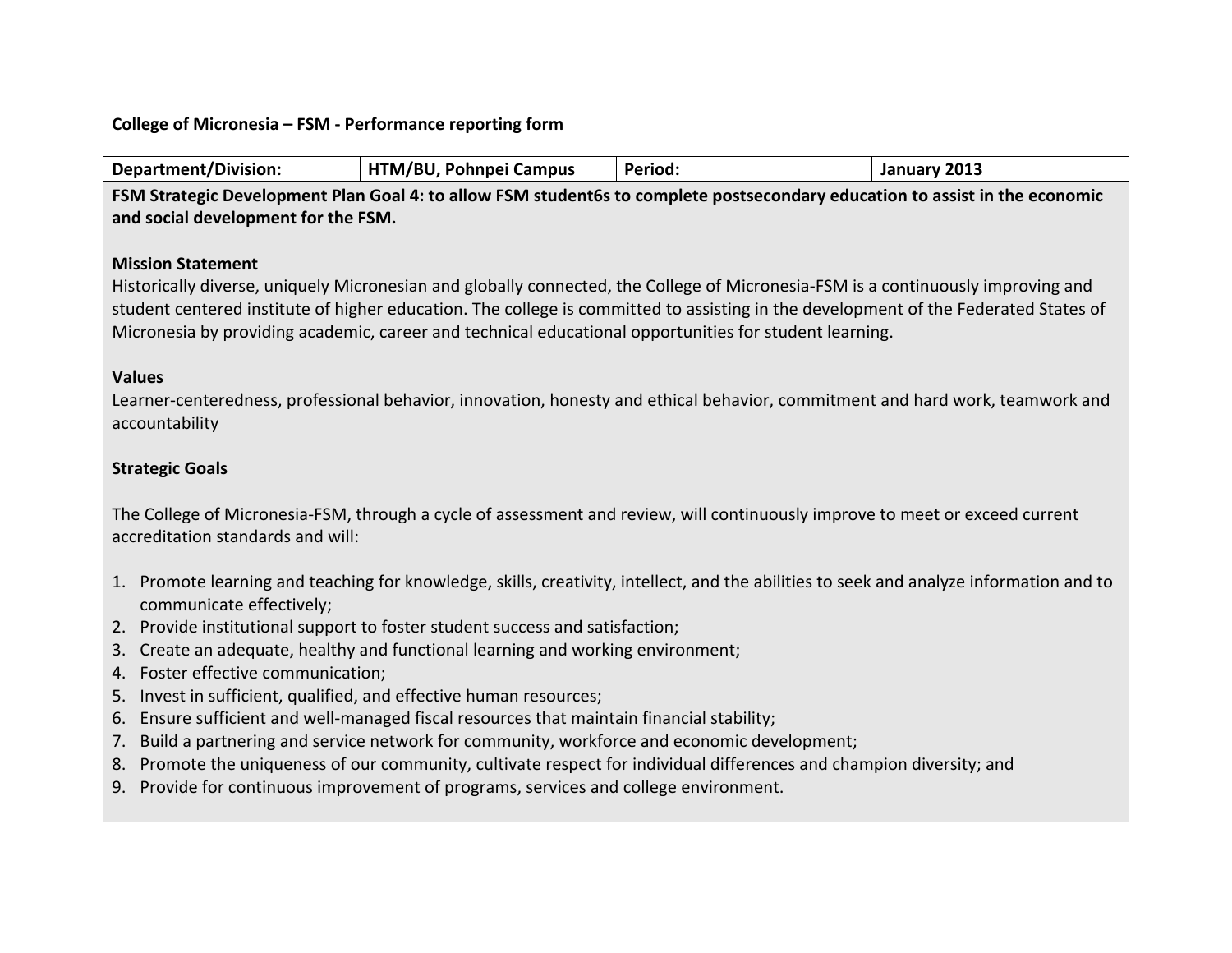College web site: www.comfsm.fm IRPO web site: http://comfsm.fm/national/administration/VPA/researchdocs/irpo.html For additional information contact: rschplanning@comfsm.fm

Strategic goal 1: Promote learning and teaching for knowledge, skills, creativity, intellect, and the abilities to seek and analyze information and to communicate effectively

| <b>Objectives</b>         | <b>Accomplishments</b>                                   | <b>Comments/additional detail</b> |
|---------------------------|----------------------------------------------------------|-----------------------------------|
| 1A: Promote quality       | 1a1:                                                     | 1a1:                              |
| teaching and learning-    | Scheduled under loaded faculty for tutorial sessions and | See attached schedule             |
| centered                  | workshops for PC students.                               |                                   |
| behaviors and             |                                                          |                                   |
| environments for the six  |                                                          |                                   |
| campuses                  |                                                          |                                   |
| 1B: Make                  |                                                          |                                   |
| developmental courses     |                                                          |                                   |
| an institutional priority |                                                          |                                   |
| 1C: Enhance faculty       | $1c1$ :                                                  |                                   |
| involvement in the        | Met with other CTE instructors to share strategies to    |                                   |
| college                   | reduce course cost and budget reporting.                 |                                   |
|                           | $1c2$ :                                                  |                                   |
|                           | Perman working with Prof. Pulmano and Medalla on         |                                   |
|                           | new budget manual.                                       |                                   |

# **Strategic goal 2:** Provide institutional support to foster student success and satisfaction

| <b>Objectives</b>     | <b>Accomplishments</b> | <b>Comments/additional detail</b> |
|-----------------------|------------------------|-----------------------------------|
| 2A: Promote strategic |                        |                                   |
| enrollment            |                        |                                   |
| management for the    |                        |                                   |
| college               |                        |                                   |
| 2B: Become more       |                        |                                   |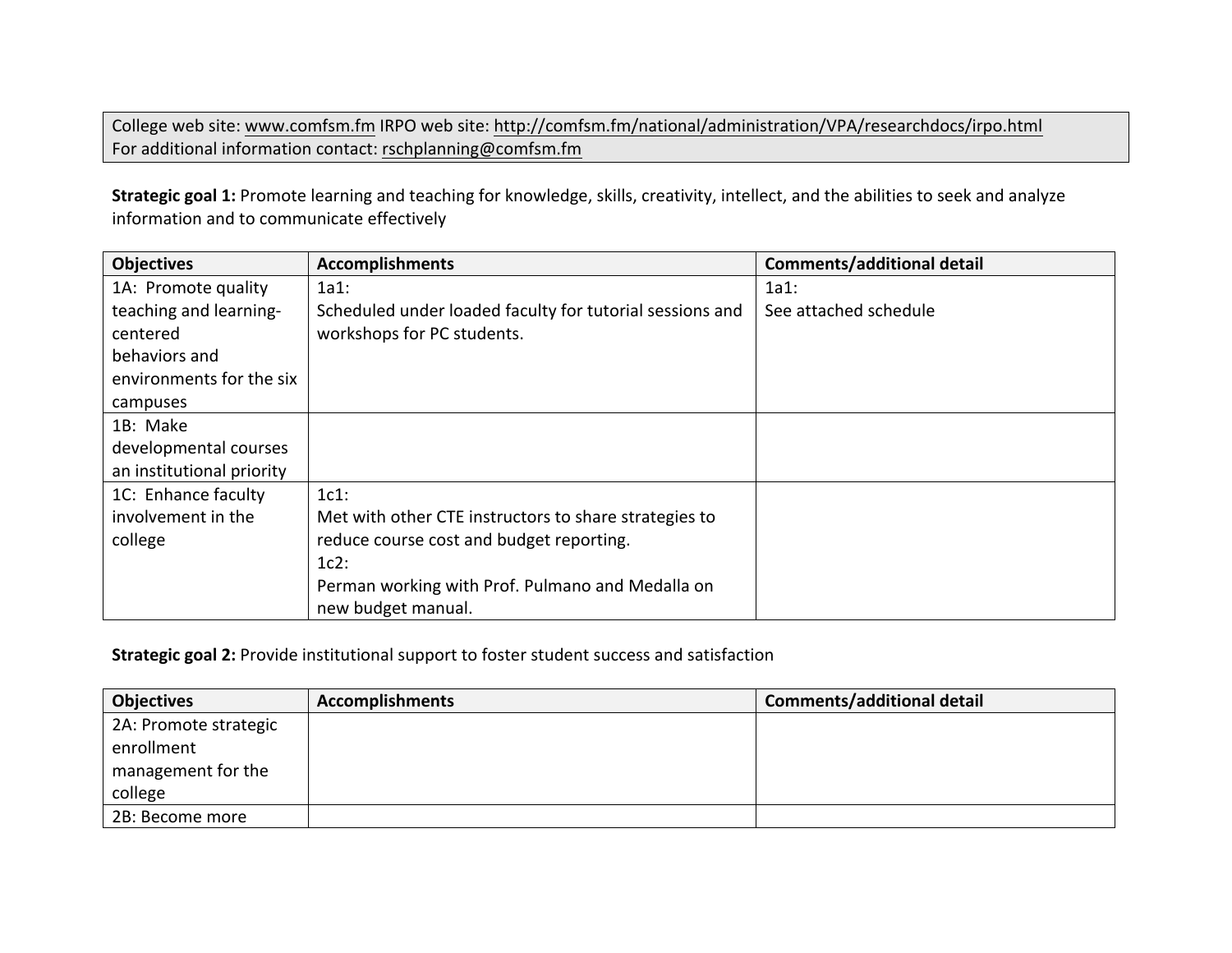| student-centered in the<br>development of specific<br>college system policies<br>and procedures                                                                                  |                                                   |                            |
|----------------------------------------------------------------------------------------------------------------------------------------------------------------------------------|---------------------------------------------------|----------------------------|
| 2C: Promote timely<br>college tenure and<br>graduation of students<br>with mastery of array of<br>core learning objectives,<br>including civic-<br>mindedness and self-<br>value |                                                   |                            |
| 2D: Develop a student-<br>friendly campus<br>environment that<br>encourages and enables<br>students to be health<br>conscious                                                    | Established an exercise group headed by students. | Scheduled for TTh, 4pm-5pm |

**Strategic goal 3:** Create an adequate, healthy and functional learning and working environment

| <b>Objectives</b>      | <b>Accomplishments</b>                  | <b>Comments/additional detail</b> |
|------------------------|-----------------------------------------|-----------------------------------|
| 3A: Provide for        | BPC set as tutorial and workshop venue. |                                   |
| adequate facilities to |                                         |                                   |
| support a learning     |                                         |                                   |
| community              |                                         |                                   |
| 3B: Provide for        |                                         |                                   |
| maintenance and        |                                         |                                   |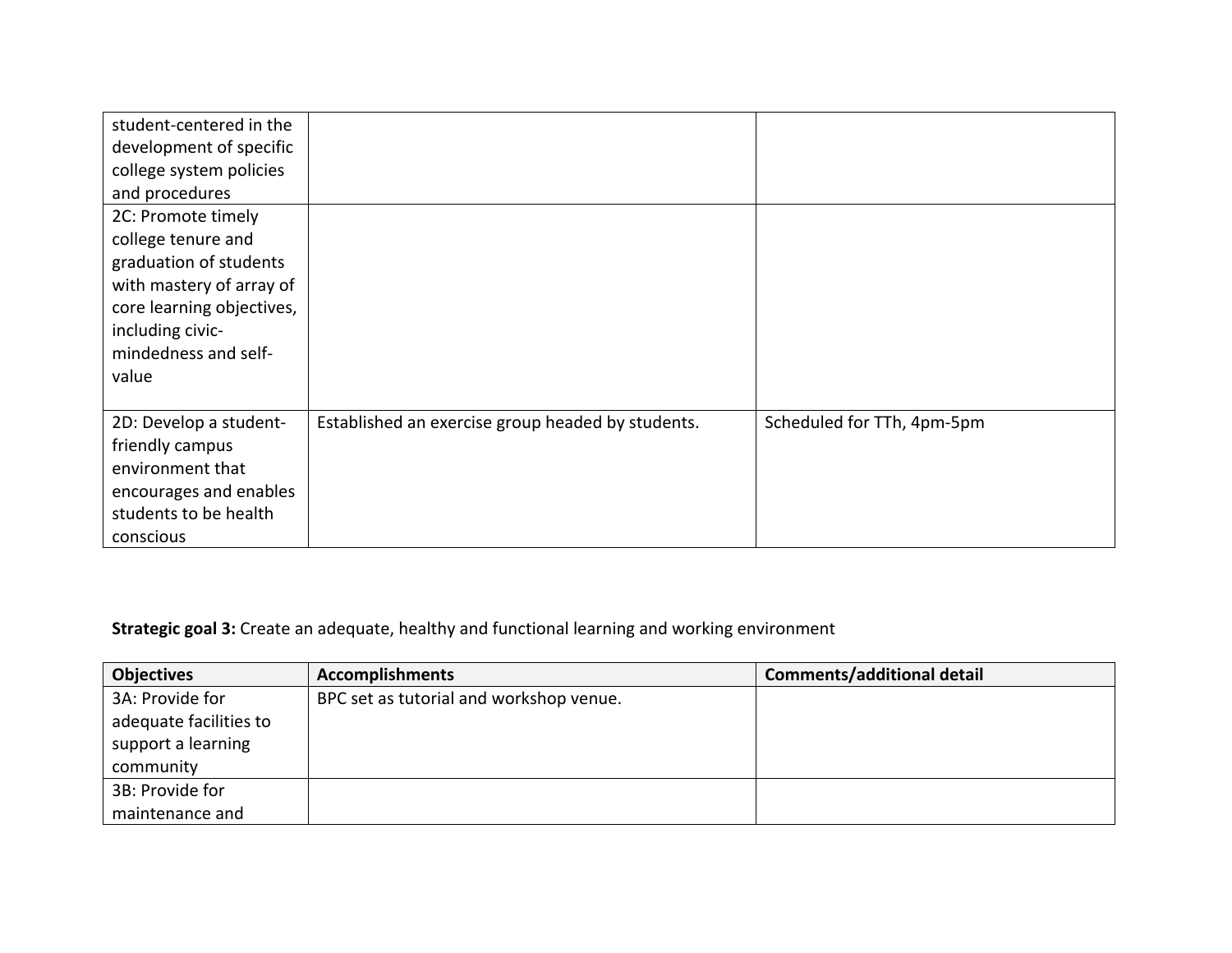| upkeep of grounds,        |  |
|---------------------------|--|
| facilities, and equipment |  |
| 3C: Provide for a safe,   |  |
| secure and effective      |  |
| college environment       |  |

**Strategic goal 4: Foster effective communication** 

| <b>Objectives</b>       | <b>Accomplishments</b>                                  | <b>Comments/additional detail</b> |
|-------------------------|---------------------------------------------------------|-----------------------------------|
| 4A: Enhance             | Held division monthly division meeting on the 17th and  |                                   |
| communications          | agreed to meet every 3 <sup>rd</sup> Friday at 10:30am. |                                   |
| pathways                | Perman attended division chair meeting at Kia's on the  |                                   |
|                         | $24th$ .                                                |                                   |
| 4B: Provide             |                                                         |                                   |
| communications          |                                                         |                                   |
| infrastructure to       |                                                         |                                   |
| support communication   |                                                         |                                   |
| pathways                |                                                         |                                   |
| 4C: Enhance the college |                                                         |                                   |
| community's ability to  |                                                         |                                   |
| communicate effectively |                                                         |                                   |

**Strategic goal 7:** Build a partnering and service network for community, workforce and economic development

| Objectives           | <b>Accomplishments</b>                                 | <b>Comments/additional detail</b> |
|----------------------|--------------------------------------------------------|-----------------------------------|
| 7A: Increase         | Perman met with the Village Hotel owners on the $30th$ |                                   |
| involvement of the   | to discuss involvement in improving program and        |                                   |
| community in college | possible advisory council membership.                  |                                   |
| affairs              |                                                        |                                   |